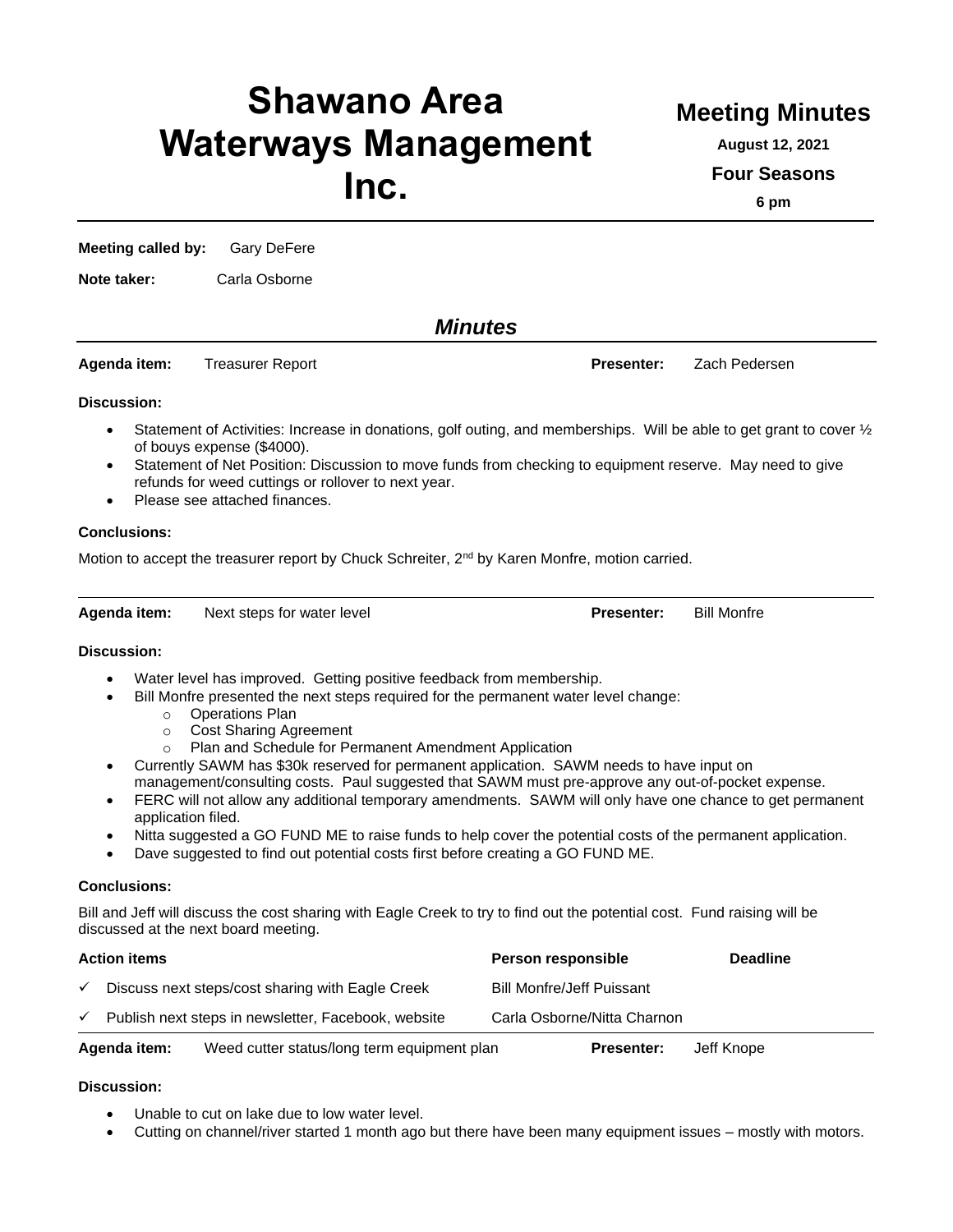- Currently have been cutting on river for 1 week. Will do as much as possible on the river.
- Will try to get all first cuttings and may have to refund the remaining cuttings.
- Would like to have one small harvester and one barge.

#### **Conclusions:**

Cost of new harvester and value of trading in existing equipment will be investigated.

| <b>Action items</b> |                                                       | Person responsible           | <b>Deadline</b> |
|---------------------|-------------------------------------------------------|------------------------------|-----------------|
|                     |                                                       |                              |                 |
| $\checkmark$        | Cost of new harvester and trade in value of equipment | Bill Monfre, Jeff Knope      | Next meeting    |
| $\checkmark$        | Notice to membership of current status/refunds        | Carla Osborne, Nitta Charnon | ASAP            |
|                     | Agenda item:<br>Weed cutting objective                | <b>Presenter:</b>            |                 |

#### **Discussion:**

- Historically there was not any private cutting. It caused too many issues.
- Should SAWM discontinue private cutting and only do public areas and boat lanes?
- Chemical treatment of weeds requires a yearly permit. Harvesting weeds requires a permit every 5 years. The lake management plan will need a harvesting plan.
- Permits for chemical treatment of the weeds will likely be discontinued. It may not be possible to keep up with private cutting if chemical treatment is no longer allowed.
- Suggestion was made to discontinue cutting on the lake.
- Suggestion was made to charge more for private cutting to cover costs.
- Suggestion that the timing of changing the cutting plan should be made carefully and related to the capacity of the harvesting equipment.

#### **Conclusions:**

Keep cutting this year and decide the future of private cutting at next meetings.

| Agenda item:             | City of Shawano support                                                                                                                                                                                          | <b>Presenter:</b>       | <b>Todd Dobberstein</b> |  |  |  |  |
|--------------------------|------------------------------------------------------------------------------------------------------------------------------------------------------------------------------------------------------------------|-------------------------|-------------------------|--|--|--|--|
|                          |                                                                                                                                                                                                                  |                         | Gary DeFere             |  |  |  |  |
| Discussion:              |                                                                                                                                                                                                                  |                         |                         |  |  |  |  |
| $\bullet$<br>$\bullet$   | Suggestion to give old harvesting equipment to City of Shawano and they would be responsible for their own<br>weed cutting or require more funds.<br>Need to make request in time for the city's budget process. |                         |                         |  |  |  |  |
| <b>Action items</b>      |                                                                                                                                                                                                                  | Person responsible      | <b>Deadline</b>         |  |  |  |  |
| $\checkmark$<br>support. | Contact City of Shawano to request an increase of                                                                                                                                                                | <b>Todd Dobberstein</b> | ASAP                    |  |  |  |  |
| .                        |                                                                                                                                                                                                                  |                         |                         |  |  |  |  |

**Agenda item:** Reoccurring monthly board meetings

#### **Conclusions:**

Meetings will be the second Thursday of each month at 6:30 pm.

#### **Agenda item:** Bylaw's update **Presenter:** Paul Seidenstricker

#### **Discussion:**

- Bylaws are in pretty good shape.
- Need to update purposes.
- Do not need to include sub committees.
- Should keep a file of resolutions.